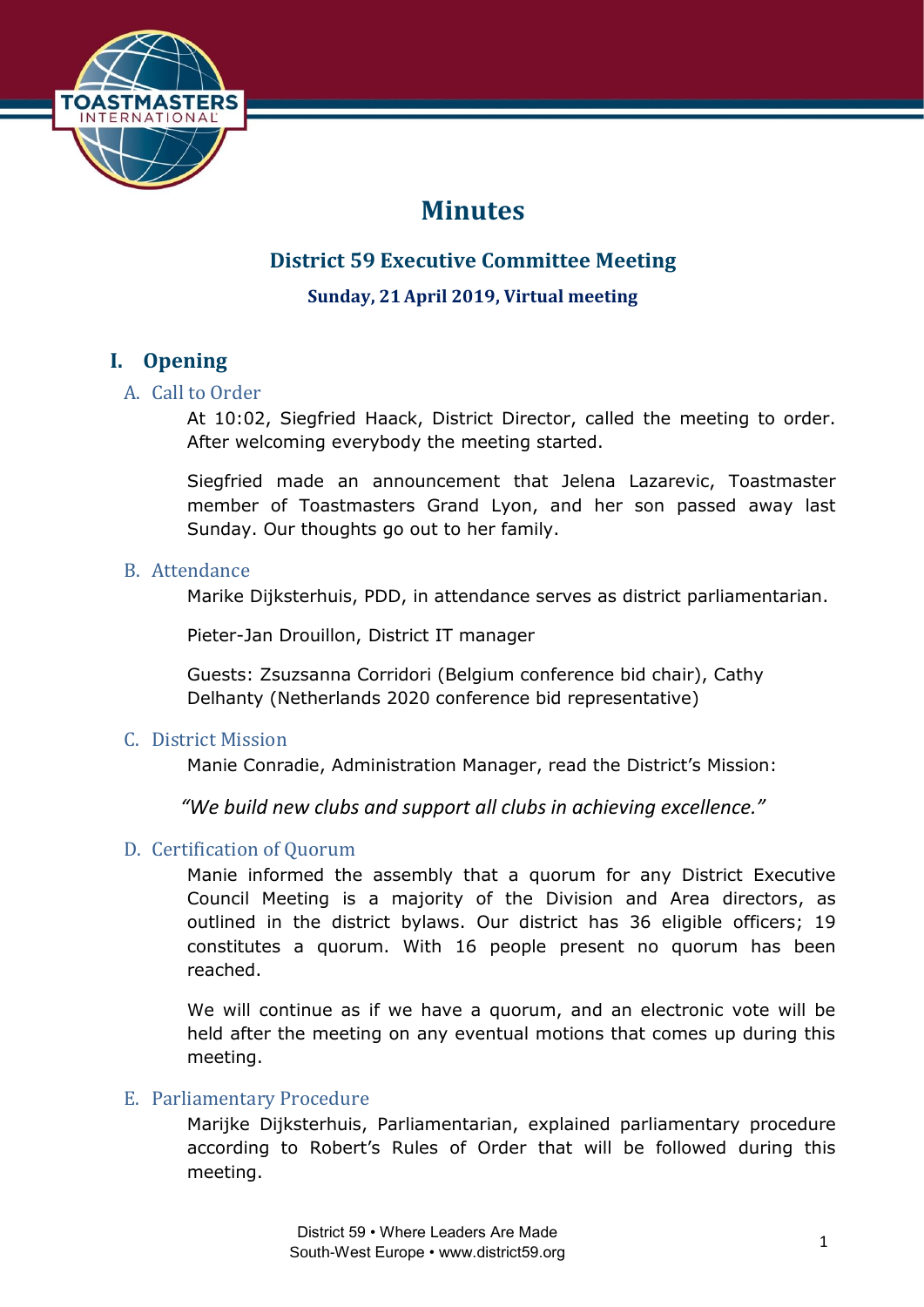Some special agreements was pointed out since this is a virtual meeting.

Slides were presented. The slides can be found here: [http://bit.ly/April\\_DECM\\_presentation](http://bit.ly/April_DECM_presentation)

#### F. Adoption of the Agenda

No amendments has been made to the agenda as was distributed before the meeting.

With no objections, the agenda has been approved as presented.

#### G. Approval of the previous minutes

No comments has been received before the meeting.

Without any objections, the minutes has been approved without any amendments.

#### H. District Director report

Siegfried reminded everybody that no matter how you start, the most important thing is to finish strong. Not only for the DCP program, new clubs, renewals and educational goals, also your own personal goals.

#### I. Program Quality report

Colleen Shaughnessy-Larson, DTM, PQD, started by congratulating all the areas and divisions that has already achieved distinguished status or better.

So far 24 Toastmasters in our district has already achieved the Triple Crown award. Of these 6 are new DTMs.

If there are any other new DTMs that has not yet been registered with TMI, please do so as soon as possible.

Pathways: Jaap Russchenberg, DTM, pathways coordinator for D59 reports that as of February 28, 57,29% of our members are enrolled with Pathways. New members 66,71%, and club officers 68%. Everybody is encouraged to get started with Pathways.

Colleen showed everybody where each area and division can go to find out what is needed to reach distinguished status and better [\(http://reports2.toastmasters.org/](http://reports2.toastmasters.org/) - District 59  $\rightarrow$  Area to-do's)

Club officer training: The area reports should be used as a guide to prepare your presentations. Look at what the clubs does well, and where the need help. Contact distinguished Toastmasters in your areas and division, and past district officers to act as mentors and coaches for the facilitators and club officers. There are many skills to build.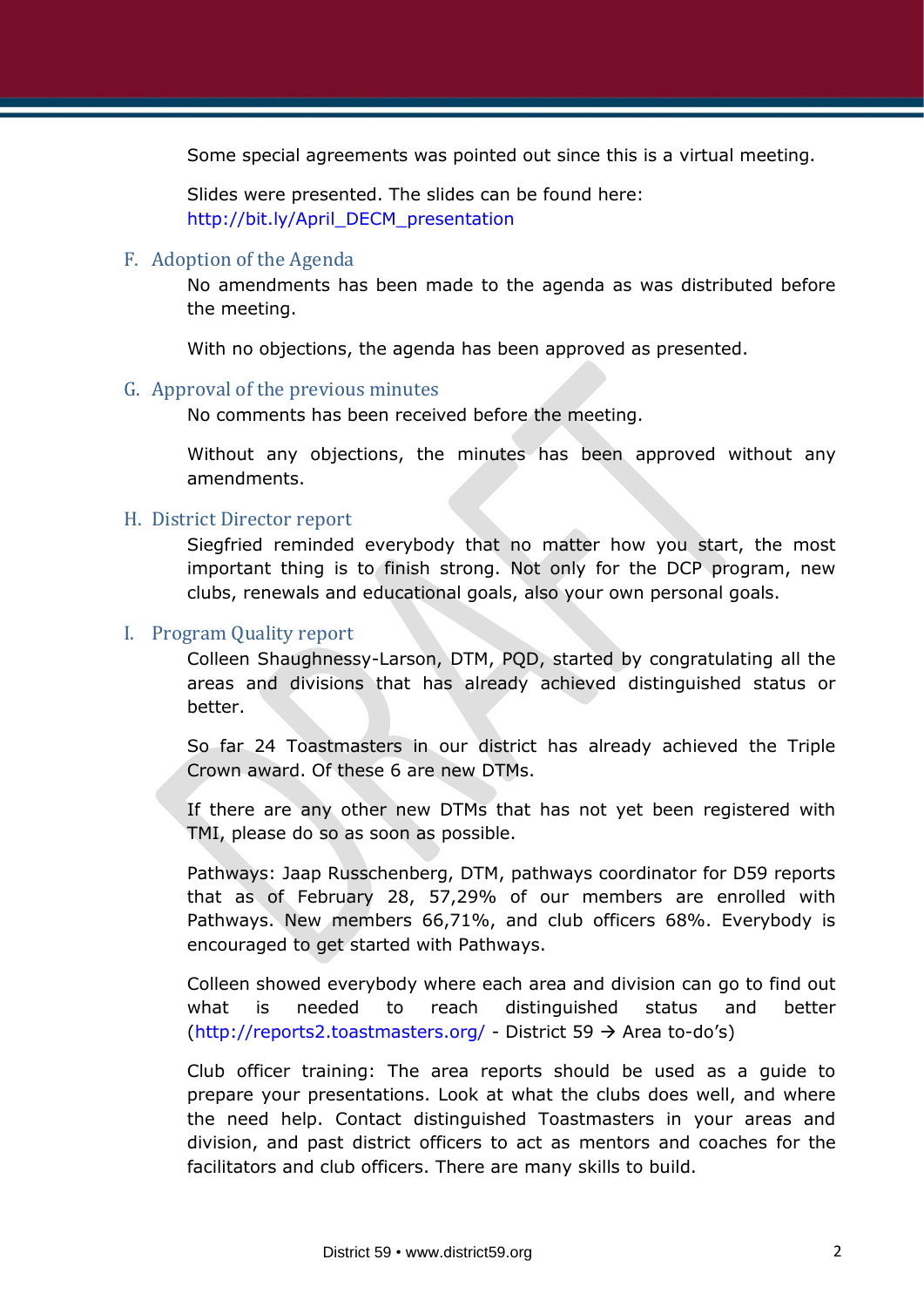Speaker to trainer: Is being prepared in divisions C, E, and F and will hope to present them in May and June. Division A will hold their summer university beginning July that includes Speaker to Trainer.

Youth Leadership: There will be a masterclass in Marseille. For those in Belgium in Belgium and the Netherlands that might miss it, there will be a special zoom to present all the projects that is planned for the coming year.

Slides were presented. The slides can be found here: [http://bit.ly/April\\_DECM\\_presentation](http://bit.ly/April_DECM_presentation)

### J. Club Growth report

Robert van der Meer, DTM, reiterates the message of Siegfried to finish strong.

A lot of the clubs and new members that are coming in now, is the result of a lot of hard work done over the last months. Robert reminds us all that nobody should hesitate to contact him with any problems concerning membership and chartering new clubs.

Membership payments: There was a moment that D59 was in the top 3 in the world with regards to membership payments. Only 4 clubs are left to pay there membership dues. These are being followed up by the respective area directors.

Club visit reports: All club visit reports are replied to each and every one. Do not forget to submit any missing reports. This is a requirement for distinguished status for the areas. A minimum of 75% is required.

District recognition program: 5 clubs are in the process of being chartered. This will bring the district to an 8% growth in the number of clubs, and means that we will achieve Smedley distinguished status in terms of paid clubs.

New clubs:

FM Global, Paris Horizon, Den Bosch Anneci, Paris Yokagawa, Amersfoort Insead, Paris Toastmasters Port of Antwerp, Antwerp Fluor, Bergen op Zoom Toastmasters Versailles, Versailles Oracle, France Here, Netherlands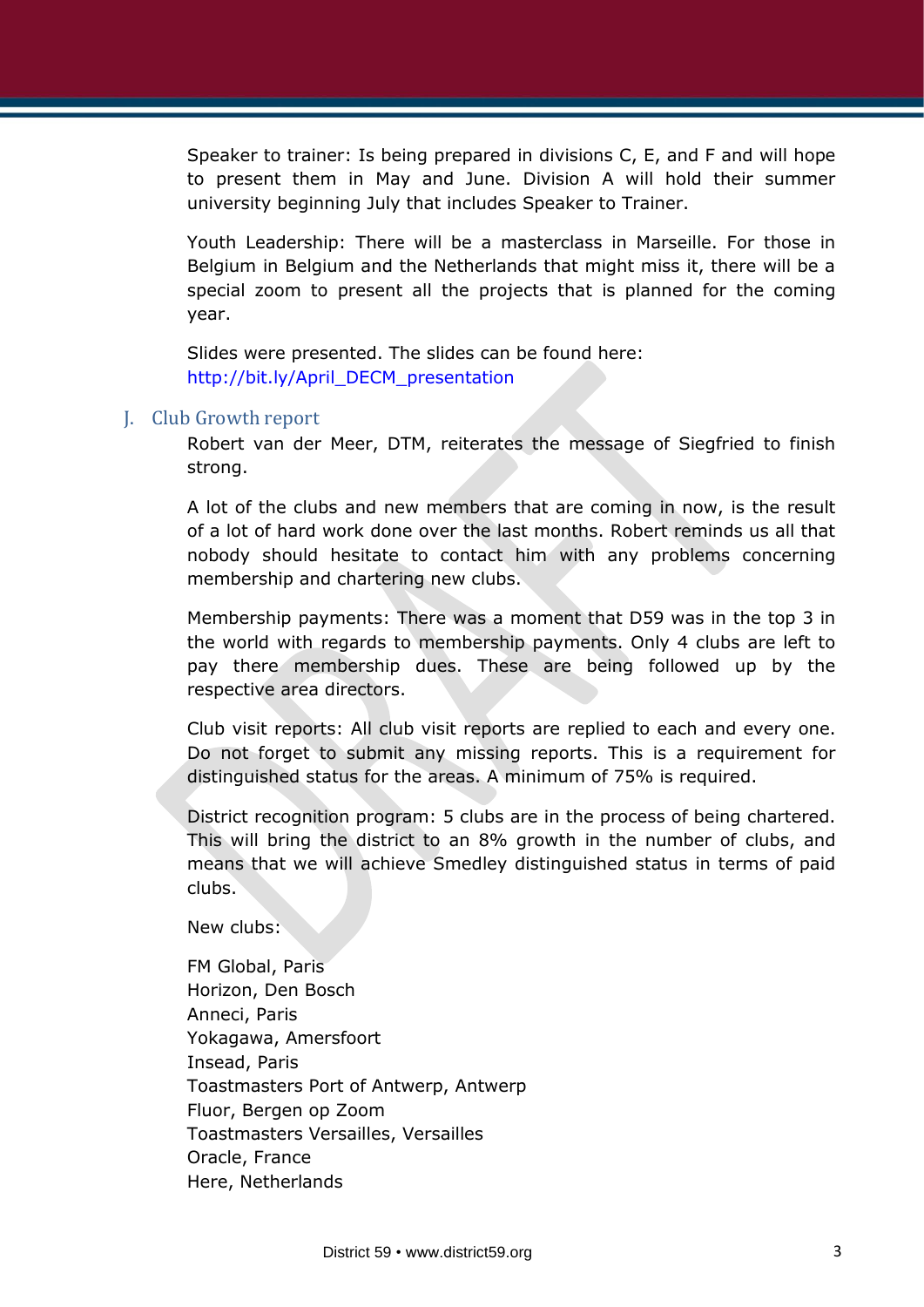No slides were presented.

#### K. Public Relations report

Helena Ruiz-Fabra, PRM, will update the DECM on the successes and important points of the PR plan as was presented at earlier meetings.

The biggest success so far is the growth of all the social media channels showing a growth of 130%. Some of which serve an audience of more than 10 000 people. There is a high level of engagement.

Sometimes the PR budget was not used, as people fundraised the money needed for their projects by themselves.

Helena thanks everybody who has participated in the PR program by sharing their news and activities as content for social media.

Social networking has increased from 20 messages a day in Brussels to 30-35 messages a day regarding the Marseille conference.

The update of the district website is still ongoing.

If anybody has something to share, please send it in a format that is as close to ready to publish as possible.

Webinars: 5 webinars has been organised so far. The PR team is still looking for candidates for more webinars. One planned webinar is on using *Easy Speak*, another is on *Project Management*, and *Focus your mind and attention*. If there is a topic you would like to request, please contact Helena.

Marseille conference: The team is working on increasing the visibility of the conference to also increase the number of attendees.  $\sim$ 180 people are already registered. Please share all the info with the people you know and in your areas, and divisions.

No slides were presented.

#### L. Finance report

Frank Cremer, DTM, presented the finance report.

Audit committee/report: Two members has been found and are working on the audit report. The report has to be submitted before the DCM in Marseille. It should be done by next week.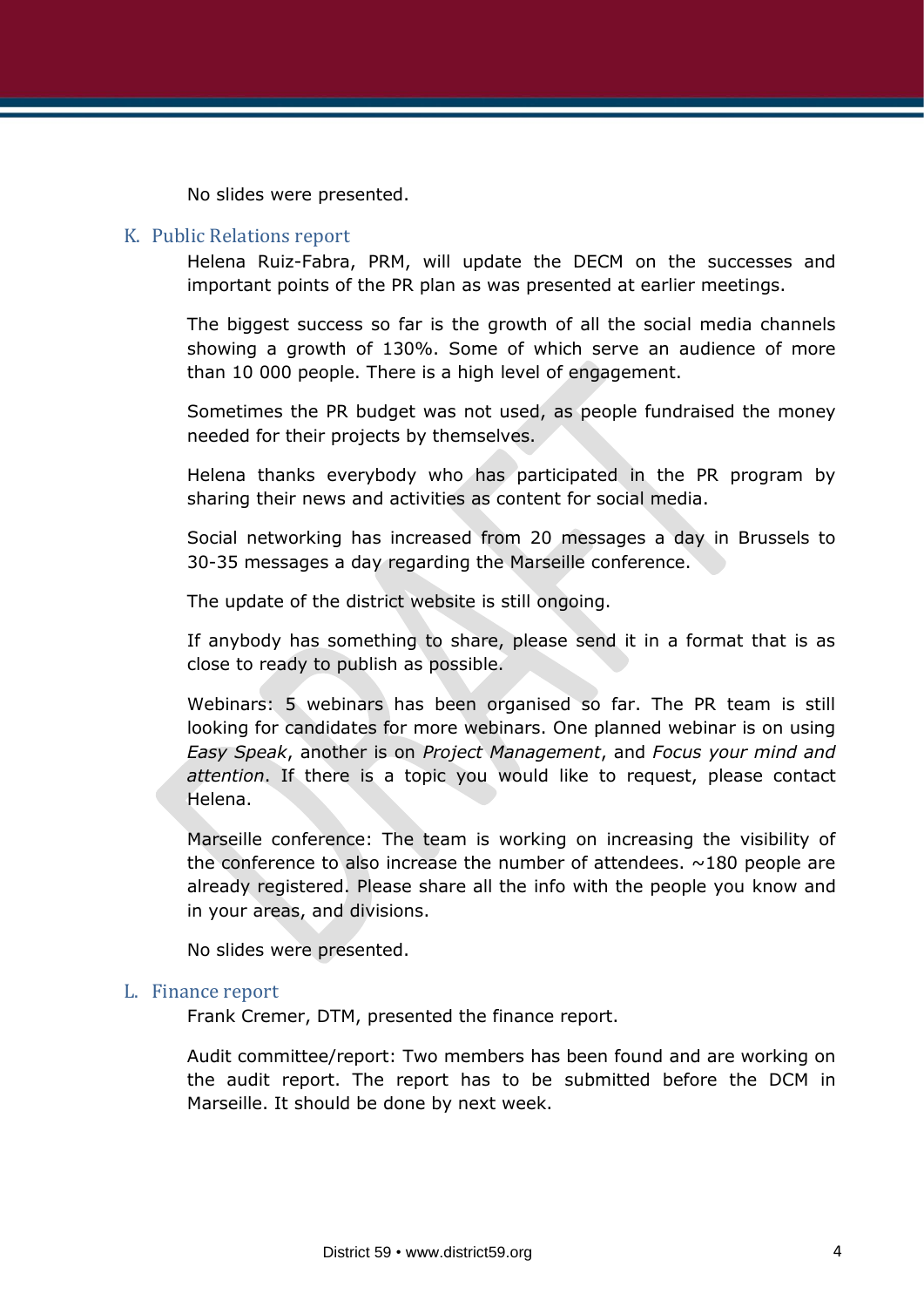Finance update: The status is presented as of the 31 March. A few district orders still needs to be taken into account. Conference income and expenses are not included for this presentation.

25% of membership revenue is returned to the district. Almost the full year's budget had been filled. By the end of the term, we will surpass that.

Expenses: We are not spending as much as we could have. For example has €8000 left that can be spent. It is not likely that all of it will be spent. Education and Training has another €6000 available.

The speech contest budget will now be used as we near the end of the contest season. Everyone is urged to submit their claims as soon as possible.

We still have just more than €40 000 to spend.

In Rotterdam it was presented that there will be an incentive for district officers that attend both DOTs. €120 that can go towards lodging or travel for the Marseille conference. It cannot be used for the conference ticket.

Traveling by car will be reimbursed at 25c per kilometre with a max of €120. Keep all your receipts, they will be needed for reimbursement.

Travel costs are only reimbursed for area visits, for the DECMs and DOTs in Rotterdam and Brussels, for club coaches, and the above mentioned incentive.

Reminder to submit any reimbursement request no later than 60 days after the expense has been made.

Slides were presented. The slides can be found here: [http://bit.ly/April\\_DECM\\_presentation](http://bit.ly/April_DECM_presentation)

**Motion by Colleen, POD:** I move that the one event only for core team visits be modified to include any Division/Area Conference attendance where a role is taken.

**Seconded**: Manie, Admin.

**Amendment, Manie**: I move amend, to include "… Division/Area conference , other than the home Division/Area, attendance…".

**Seconded**: Pascal Vilarem, division F director

**Vote for amendment**: 12 in favour. The amendment is carried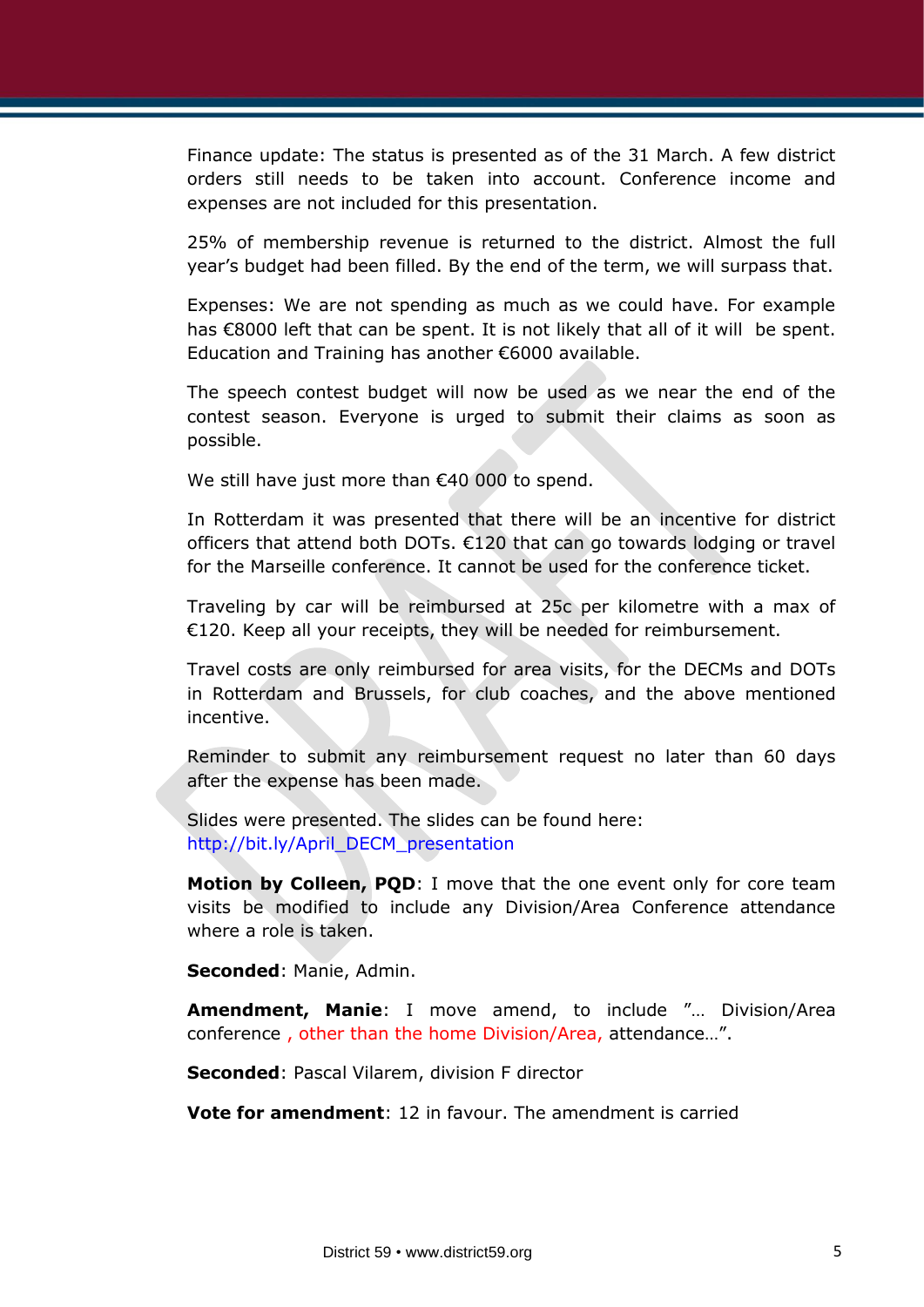**Motion**: I move that the one event only for core team visits be modified to include any Division/Area Conference, other than the home Division/Area, attendance where a role is taken.

Valbona Zefi, division B director: It is important that a core team member be present at division events.

Siegfried reminds everyone that we are talking about the current Toastmasters year.

**Amendment, Pascal:** to add, "... with a limit of two events per year."

**Second:** Muktha Muralee, division E director

Pascal: To limit the impact on the budget.

Point for information – Frank: Does this include past events or only upcoming events?

Siegfried: We cannot vote retrospectively.

**Vote:** 7 in favour, 1 against. The amendment is carried.

**Motion**: I move that the one event only for core team visits be modified to include any Division/Area Conference, other than the home Division/Area, attendance where a role is taken, with a limit of two events per year

**Vote**: With nobody against, the motion will be presented to the DEC electronically for a vote as presented.

#### M. IT Managers report

Pieter-Jan Drouillon reiterates his tasks: support for Easy Speak and the website. Some issues are easier to solve than others, and fall into the category 'not working as expected'.

The website is being rebuilt. The limits of the old hosting is being reached. The purpose is to launch the new website by the end of the term.

No slides were presented.

#### N. Q&A

Q: Valbona – Received the comment that when sending a mass division email through easy speak, some people receive it multiple times.

A: Pieter-Jan – Does not know how to solve the problem as he does not have back end access to the website. He is in contact with the programmer.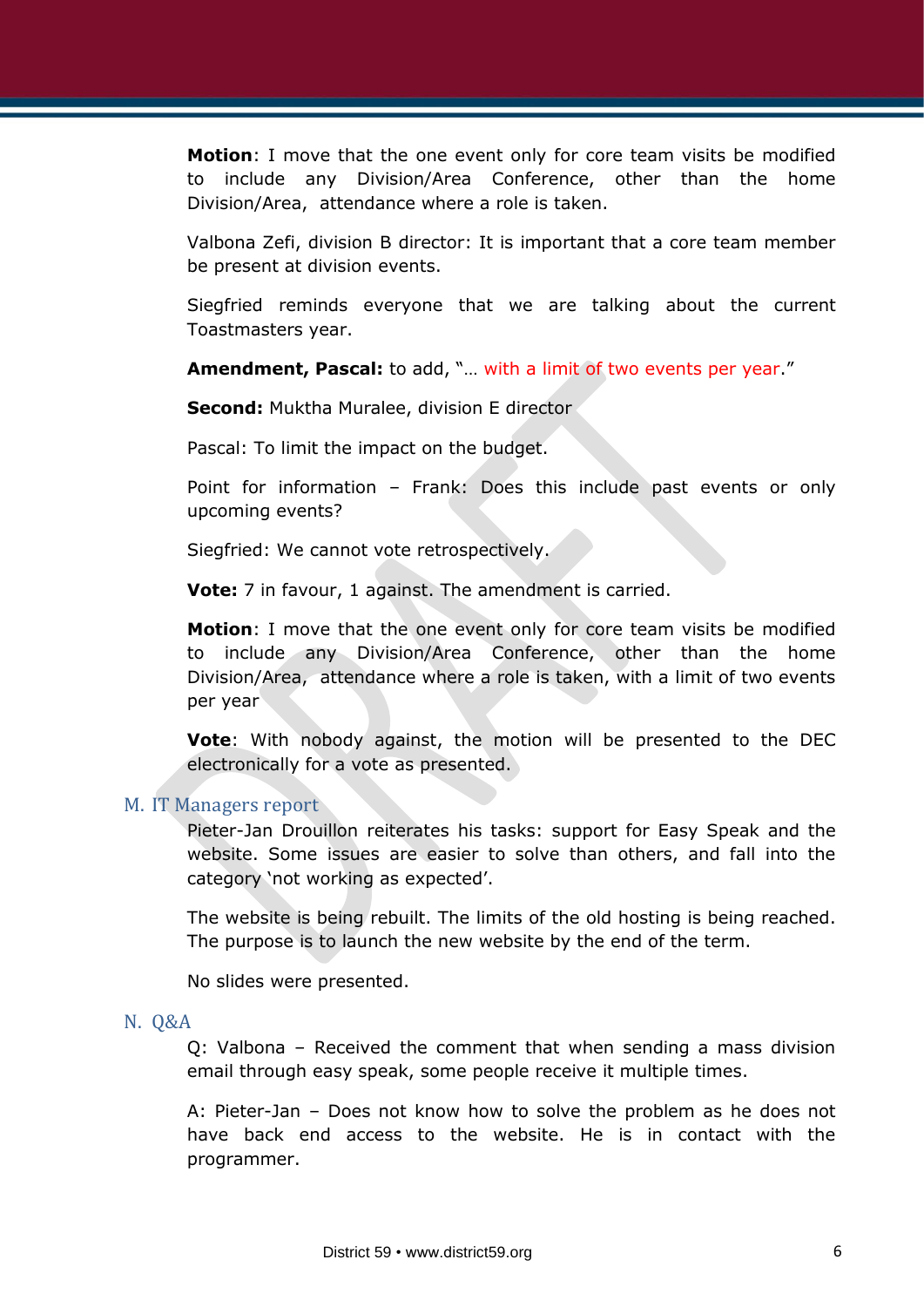Q: Alain Méric – What is the protocol about using any profit that an area or division conference might make? Would like to use the money for the division and not the clubs that hosted the event.

A: Frank – Officially any area and division event is a district event and therefore any profit should technically go to the district. It is advised that the surplus be returned to the members.

Q: Alain Méric – With regards to the PR budget, it has been proposed to replace club banners that is still the old branding, and some new clubs that have not yet received a banner. This concerns 13 clubs.

A: Siegfried – Depending on the remaining marketing and PR budgets, and what the PR manager and CGD is planning on doing with their budgets, Siegfried would be ok to oblige. It is also a request from TMI to update all old branding.

Helena: the PR team is performing a branding audit of all the clubs. Not only looking at club banners, but also other branded club material. Depending on the outcome of the audit, the remaining money can be used towards this mid to end June.

Q: Valbona – Frank, FM, presented that club coaches can be reimbursed up to €75. Valbona is under the impression that it has previously been communicated that the limit is €100. Is there a change in the budget that needs to be communicated to the club coaches?

A: Frank -

# O. Division directors' reports

Next the Division directors' updates were presented. The slides that were received can be downloaded from [http://bit.ly/April\\_DECM\\_presentation](http://bit.ly/April_DECM_presentation)

#### **Alain Méric for division A (no slides)**

Three main points:

Growth – 1 new club, Insead corporate club for the faculty

Almost 80 new members since 1 April

Quality – 1 speakers corner per month for all the members

The rest of the year: a few more clubs will charter.

There will be a realignment going to 6 areas

Concerns: 1 club has not yet paid there dues. 5 weak clubs that needs to support.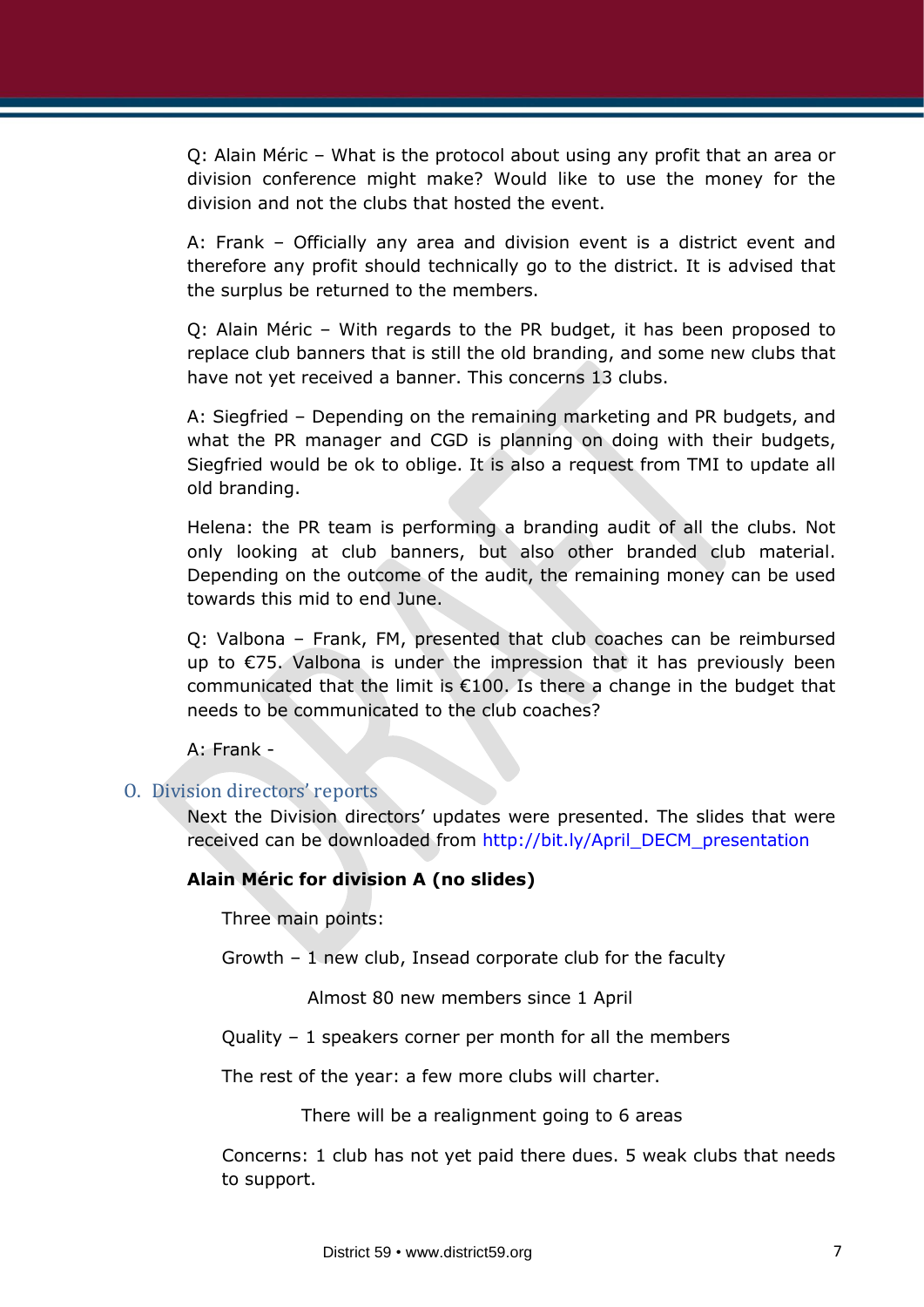### **Valbona Zefi for division B (no slides)**

Aim to end with more strength. Aiming for president's distinguished division. Already three 3 distinguished, 4 select, and 1 president's distinguished clubs. 3 more expected to be distinguished.

The last club officer training will be on 23 June, that will include a Speaker to Trainer session.

YLP: is implemented and successful in the division.

Club growth: all clubs have paid their dues. 1 club has not paid the minimum requirement.

A new club: Port of Antwerp

Two possible new clubs.

3 weak clubs that have been assigned a club coach. It seems to be working. One of them already distinguished.

# **Erik Hesselink for division C (no slides)**

Four topics: Fun, Progress, Planning, Success and Challenges

Division C conference sold out with more than 100 participants: speeches, workshops, singers. All under the theme "Toastmasters Got Talent"

Progress: Lots of new members. 24 of the 25 clubs paid their membership dues on time. 8 clubs already reached select distinguished status.

A lot of room for improvement visiting area contests.

Division C is proposed to split: Amsterdam and not-Amsterdam.

Coming months: finishing club visits and the reports. Prospective club to charter soon – Yokakawa.

What to do to finish strong? A self-evaluation, and team evaluation, where is the room for improvement?

One club that has to find a new committee and pay dues.

No big issues being experienced with Pathways.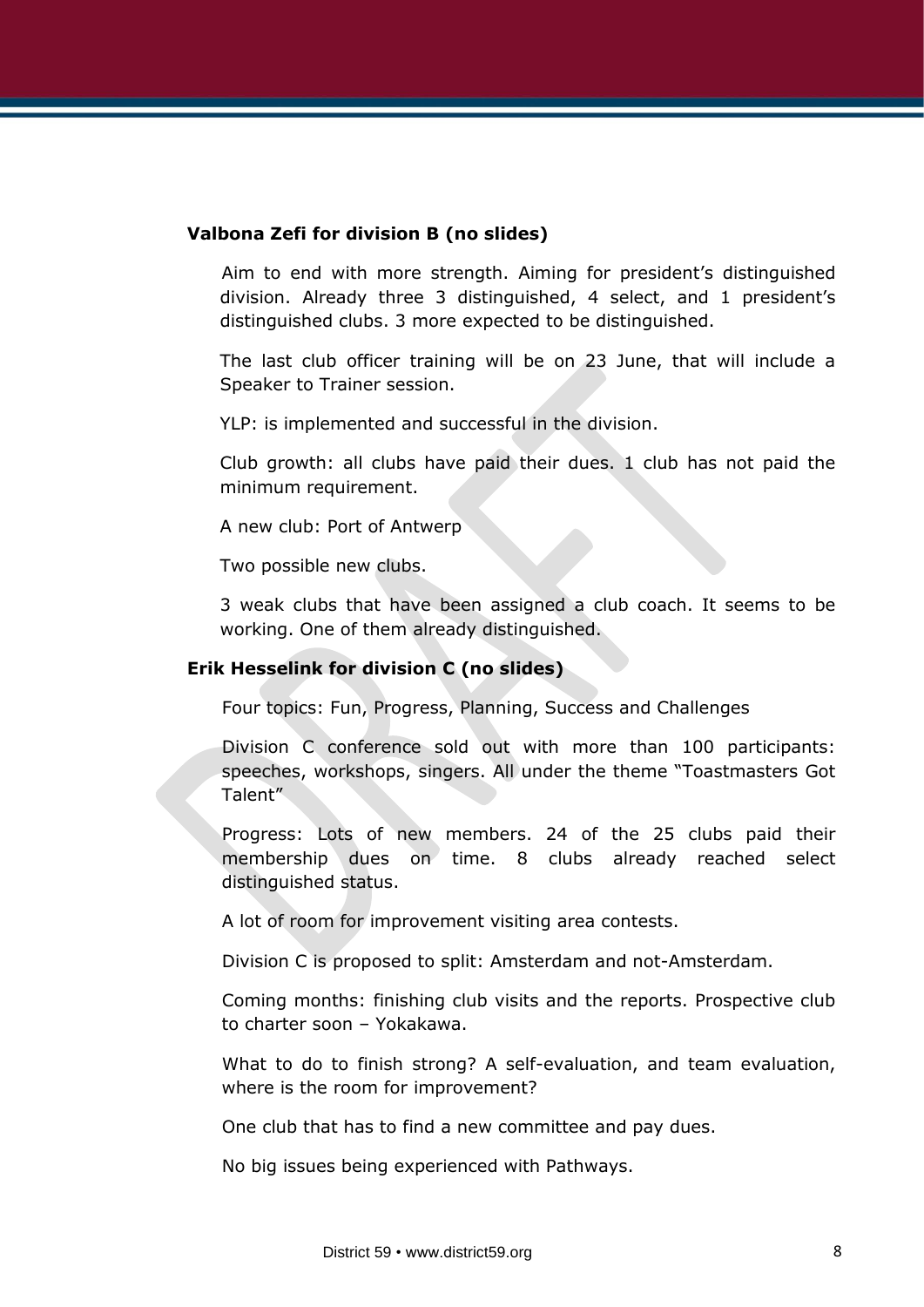### **Jean-Phillipe Stijns for division D (had slides)**

The division has experienced many challenges with Pathways. Many effort has been expended and has paid off.

A new division IT manager has joined the team. There are plans for a division website.

There are already some distinguished and select distinguished status. Clubs are doing well on membership recruitment and training, but not doing well on educational goals. It is suspected that it has to do with the Pathways rollout.

Would like to highlight the work that Tanya, division CGD has done, in nurturing new clubs.

### **Muktha Muralee for division E (no slides)**

The division is already President's distinguished. There are 5 more clubs that can be distinguished.

Two new clubs has already chartered and one on it's way. And another two hopefully by the end of June.

A successful conference with approximately 65 attendees.

Achieved all the goals as set put in the division success plan.

Had 4 extra events on top of the TLI's, and division conference. Did not need to charge for any one.

# **Pascal Vilarem for division F (had slides)**

Dream team: all the team members are very active and working hard. Multiple new and prospect clubs.

The division is hosting the District conference. All the help from fellow officers are requested.

Other goals of the division: Will have a Speaker to Trainer session in May. Expecting to have 100% enrolment in Pathways.

Hoping to have a full TLI in Montpellier in June.

# P. District leadership committee update

Marike Dijksterhuis, PDD, to present on behalf of committee Odile and Alain Petillot.